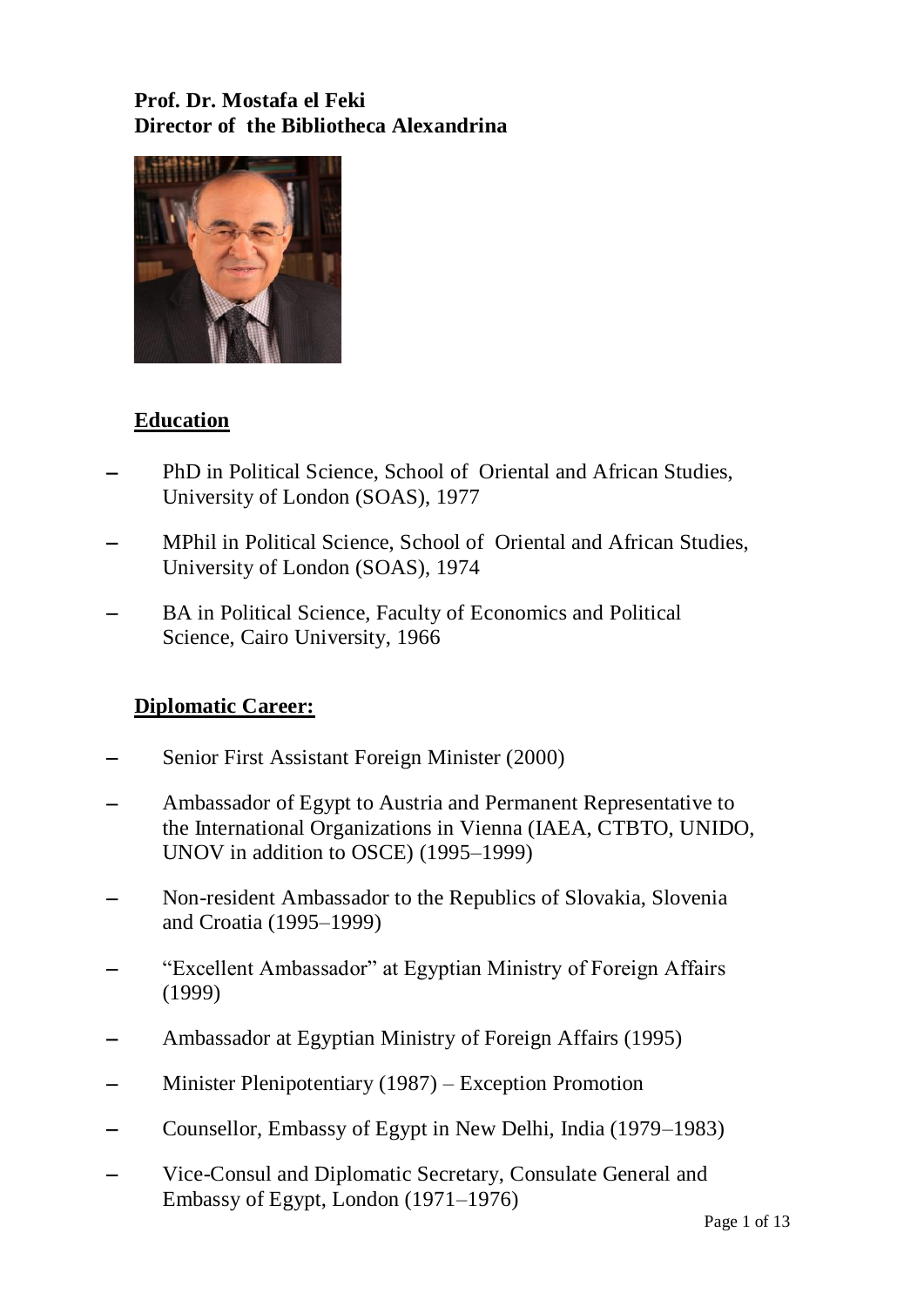Diplomatic Attaché – Egyptian Ministry of Foreign Affairs (1966)

### **Executive Posts:**

- Honorary President of Al Wafd Party (2017)
- Chairman of the Board of Directors of Arab Media Center Media Group (since 2012)
- Assistant Foreign Minister for Arab and Middle East Affairs, Permanent Representative of Egypt to the League of Arab States (1999)
- Egyptian official candidate for the post of Secretary-General of the League of Arab States (2011)
- Chairman of the Arab Affairs, Foreign Relations and National Security Committee at the Consultative Council (Shura Council) (2010).
- Vice President of Freedom and Human Rights Committee (Inter-Parliamentary Union (2010)
- Founding President of the British University in Egypt (February 2005– April 2008), Member of the Board of Trustees since 2005, Chairman of the Executive committee of the Board of Trustees of the British University from 2013–2015, Senior Advisor to the Board of Trustees (since 2016)
- Member of the Consultative Committee of the Inter-Parliamentary Union, sole representative of the Arab States (2008)
- Deputy Chairman of the Arab Parliament (2005)
- Member of the Supreme Council for Policies of the Ruling Party, Chairman of the Committee (Egypt and the World) 2002–2004
- Member of the Middle East Committee of the Inter-Parliamentary Union (2005)
- Member of Parliament (Chairman of the Foreign Relations Committee of the Egyptian People's Assembly),(2001)
- Governor of Egypt at IAEA (1995–1997) and (1998–1999)
- Chairman of African Group, Vienna, second half of 1995 and first half of 1999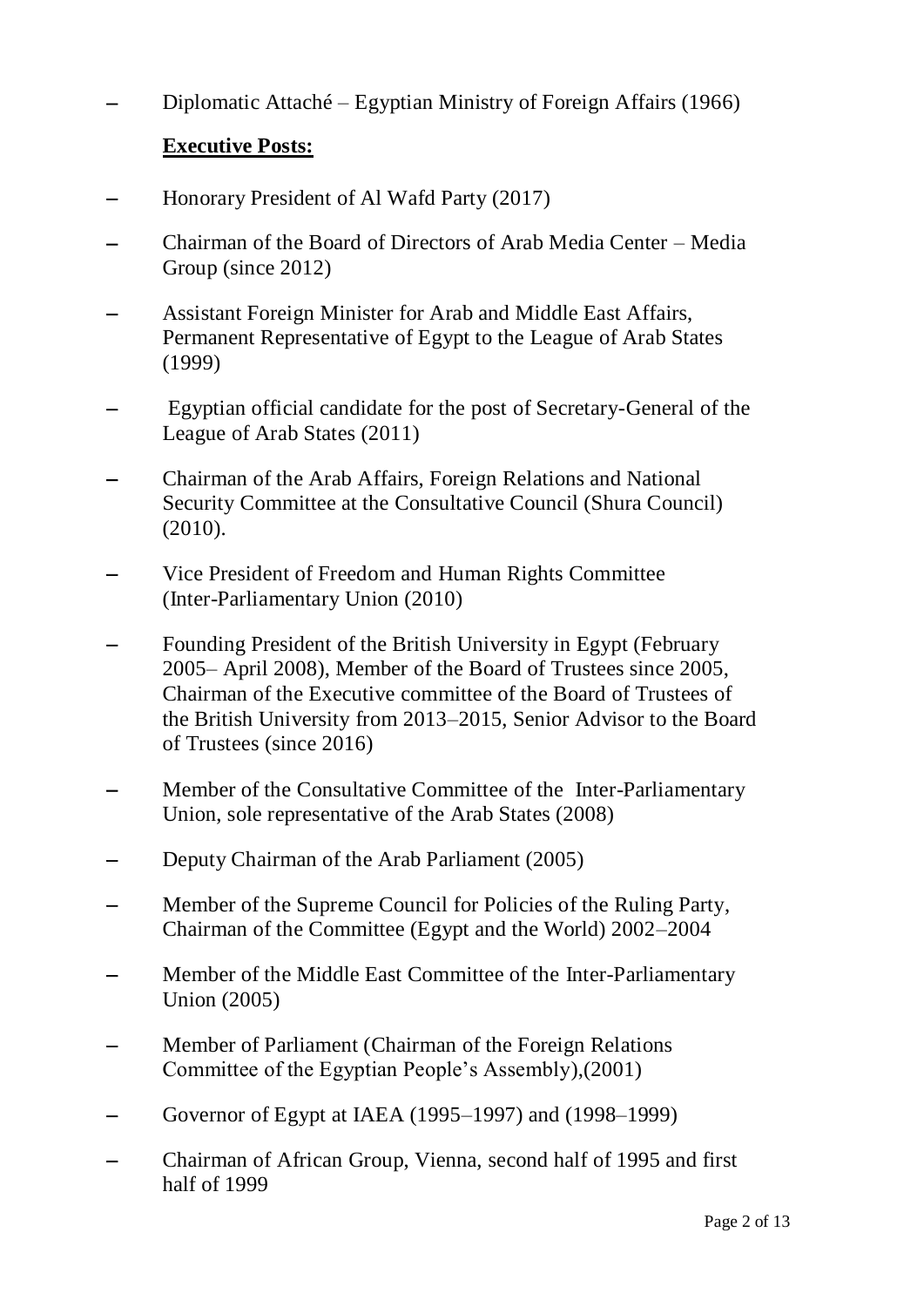- Director of the Institute for Diplomatic Studies, the Egyptian Ministry of Foreign affairs (1993–1995)
- Secretary General of the Advisory Council for Foreign Affairs, the Egyptian Ministry of Foreign Affairs (1992–1993)
- Secretary of Information and Follow-up to the President of Egypt and Head of the Bureau of Information and Follow-up, Egyptian Presidency (July 1985 – October 1992)

#### **Academic Activities:**

- External Professor of Political Science, American University in Cairo (1978–1993)
- Examiner of Theses Dissertations for both the Master of Arts and Doctorate of Philosophy degrees at Egyptian and Foreign Universities
- Lecturer at Universities, Research Institutions, Political, Parliamentarian and Cultural Centres in Egypt and abroad such as New Delhi, Doha, Riyadh, Washington, London, Beirut, Amman, Vienna, Khartoum, Abu-Dhabi, Rabat, Paris, Berlin, Dublin, New York, Montreal, Valetta, Istanbul, Moscow, Madrid and Damascus.
- Lecturer at Egyptian Universities (Cairo, Ain Shams, Alexandria, Assiut, Mansoura, Zagazig, Tanta, Menoufia, Suez Canal, Minya, Helwan and Faiyoum), non-profit universities, academies, science associations and cultural seminars in Arab Republic of Egypt.
- Member of the Board of Directors, Egyptian Center for Research and Political Studies (Faculty of Economics and Political Science – Cairo University (1993-1995-2006)
- Member of the Committee on the Sector of Economics and Political Studies (Chaired by the Egyptian Prime Minister, 1995)
- Visiting-Lecturer on International Politics and Middle Eastern Affairs, Jawaharlal Nehru University (JANU), New Delhi (1979- 1983)
- Supervised and examined more than 40 thesis (PhD and MD) at universities of Cairo, Alexandria, Ain Shams, Suez Canal, Zagazig, Tanta, Banha, South of Valley and the American University in Cairo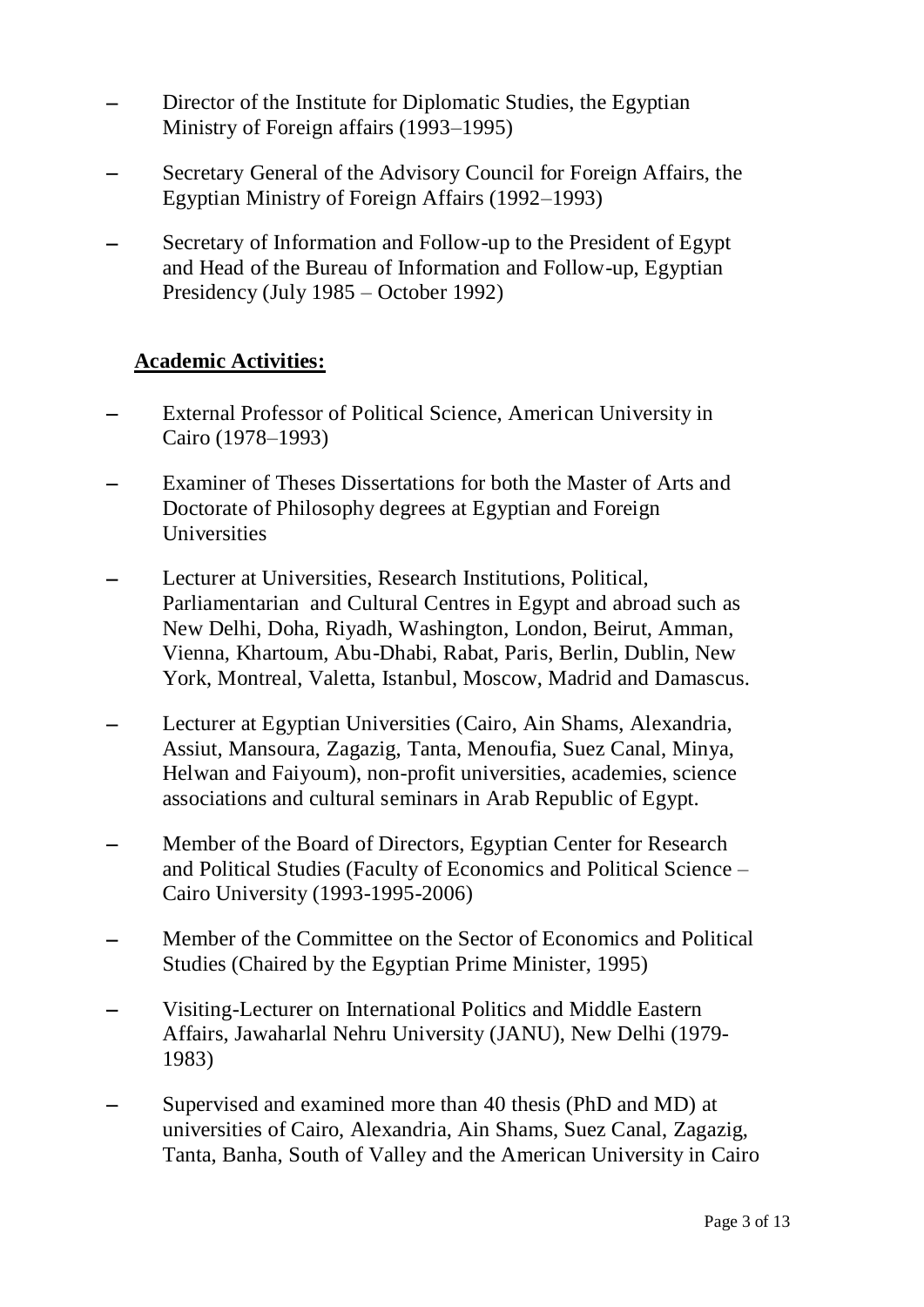- Lecturer on "Egyptian foreign policy" for senior military officers (MA degree) Nasser Academy, Cairo
- The preface writer of several books specialized in Social Sciences, Literature and Research Methods (including the preface of Dr. Kurt Valdheim Book, Former President of Austria and Former United Nation Secretary(The Answer)

#### **Participation in International Conferences and Dialogues:**

- Delivered lecture on Contemporary Egyptian State of Affairs, at the invitation of the British-Egyptian Parliamentary Association, with the attendance of members of the House of Commons and the House of Lords, July 2019.
- Speaker at Islam Today and Intercultural Dialogue, Lusófona University, Lisbon, October 2018.
- Speaker at the 25<sup>th</sup> edition of the Permanent Conference of Mediterranean Operators (COPEAM), "Heritage and Media – Preserving the future through our past: an opportunity for growth and democracy?" Palma de Mallorca, Spain, May 2018.
- Delivered lecture on Change in the Arab World, Desmond Tutu Center, Liverpool Hope University, United Kingdom, March 2018.
- Delivered lecture on Muslims and Christians in the Arab World, Wycliffe Hall, University of Oxford, United Kingdom, February 2018.
- Speaker at the celebration of the Diamond Jubilee of the University of Alexandria, December 2017.
- Speaker at the Opening Ceremony of the "Hellenistic Alexandria: Celebrating 24 Centuries" Conference, Athens, December 2017.
- Speaker at the World Youth Forum, Sharm El Sheikh, Egypt, November 2017, in the following sessions:
	- Differences among Cultures and Civilizations: Conflict or Integration?
	- The relationship between public freedoms and political participation
	- Reviewing Means of Cooperation in the Field of Irregular Migration in the Mediterranean Region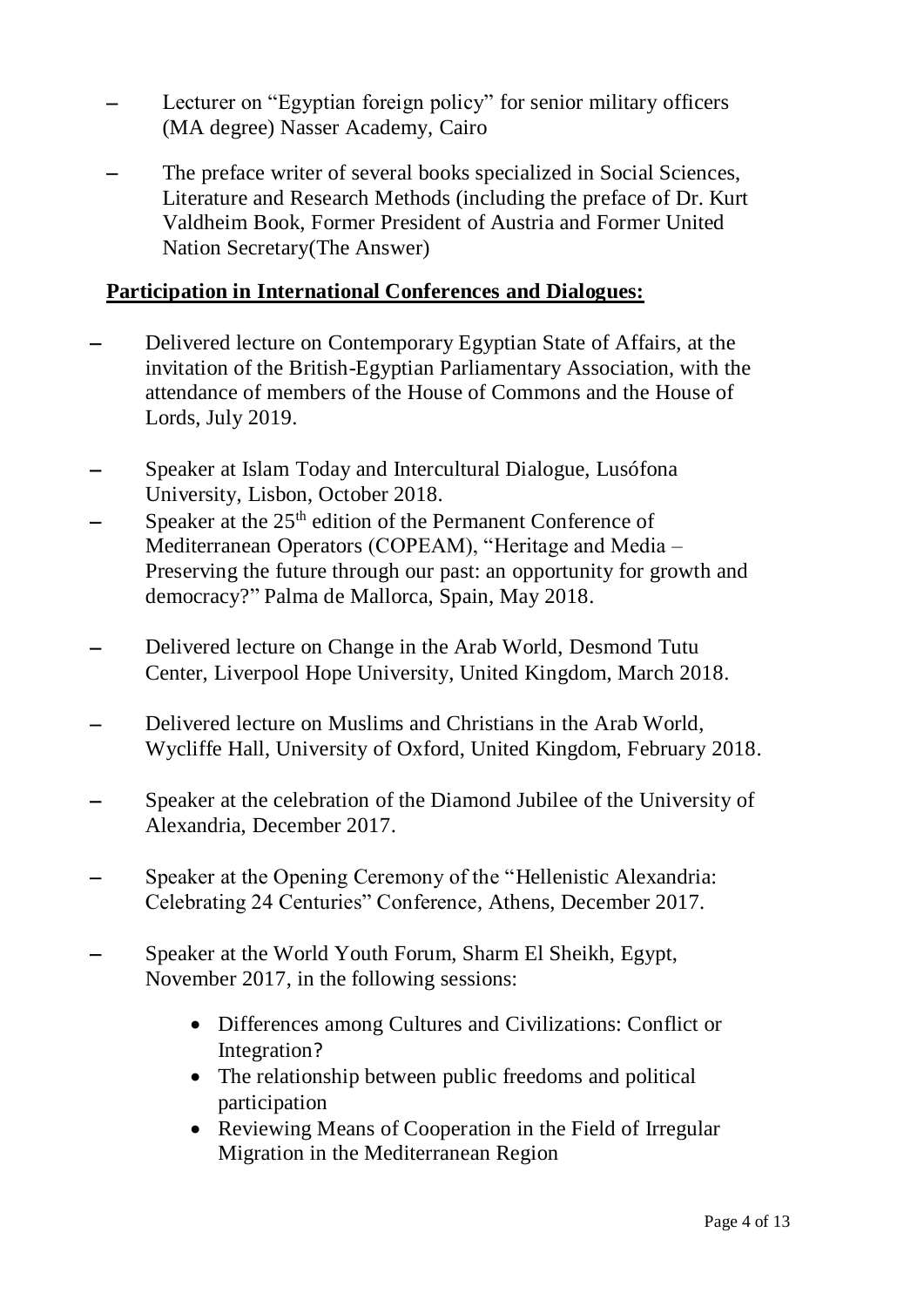- Panellist session on 'Culture and Development' organised as part of the 36th Sharjah International Book Fair (SIBF), United Arab Emirates, October 2017.
- Keynote Speaker at meeting organized by the Egyptian community in Frankfurt, Germany, October 2017.
- Speaker at the 3rd Meeting of the Core Group of the Global Alliance for Literacy within the Framework of Lifelong Learning, UNESCO, Paris, France, September 2017
- Speaker at the XXXVIII Annual Meeting for Friendship Amongst Peoples, Rimini Fiera, Italy, August 2017
- Keynote Speaker at the World Academy of Science Summer Course on Science Diplomacy, Trieste, Italy, August 2017
- Meeting Chair and Speaker at the 2017 World Digital Library Executive Council Meeting, Wroclaw University of Science and Technology, Poland, August 2017
- Official guest at the World Library and Information Congress, the 83rd IFLA General Conference and Assembly (Theme: Libraries, Solidarity, Society), Wroclaw, Poland, 19-25 August 2017.
- Speaker at the annual conference of "World Psychiatric Association" (Okasha memorial lecture) ,Cairo, 2017
- Speaker at various meetings and conferences for the Arab Thought Foundation, 2012-2014
- Speaker at various International meetings and conferences for the Inter-Parliamentary Union, 2005 - 2016
- Main Speaker at the Conference of (SOAS), University of London in the 50th anniversary of the Suez War, 2006
- Speaker at the Frankfurt International Book Fair in Frankfurt, "The future of Arabs" (October 2004)
- Speaker at the American Islamic Forum in New Jersey (October 2004)
- Speaker at the annual meeting for the British–Egyptian Society in London (May 2003)
- Lecturer at the Irish-European Institute in Dublin, (May 2003)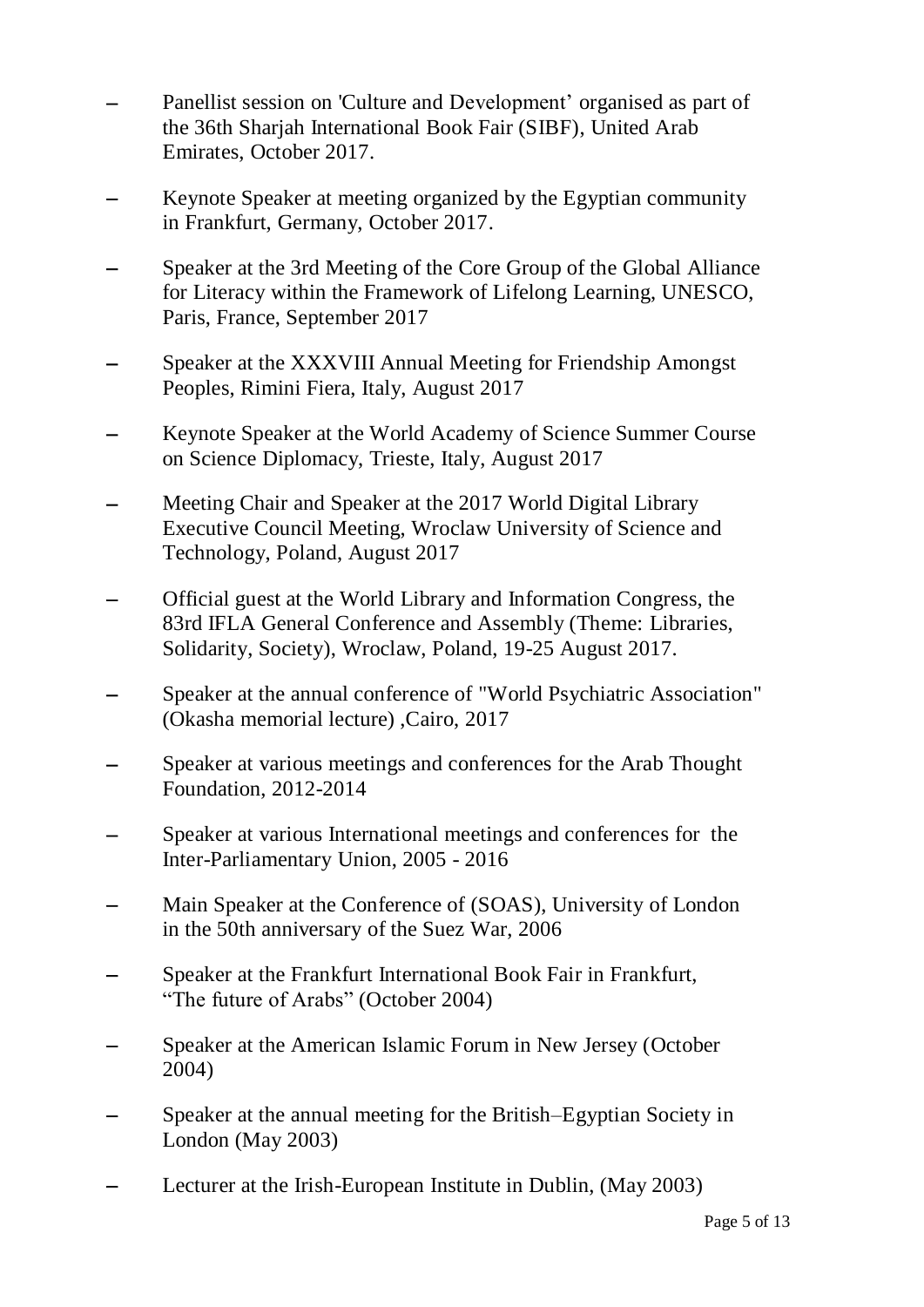- Speaker at the Foreign Relations Committee in New York (October 2003)
- Speaker at the Annual Conference of the Middle East Institute, (Washington, October 2003)
- Representative to the Egyptian Parliament at the United Nations General Assembly (October and November 2003)
- Addressing the Egyptian community in Montreal, and the Egyptian Community in New York and Washington (November 2003)
- Speaker at the main session (Opening Remarks for the joint conference organized by the Royal Institute of International Affairs and the Egyptian Council for Foreign Affairs) "The Israeli Palestinian conflict, What can others do?" (Chatham House, London, July 2002)
- Guest of the famous BBC Television Program "Hard Talk", (August 2002)
- Speaker at the French Senate Seminar in Paris on "Maintaining the Human Heritage" (October 2002)
- Main Speaker at the final session of "Wilton Park" Seminar on the Middle East, UK (July 2000)
- Member of the Egyptian Delegations to the Inner-Parliamentary Union Meetings since year 2000
- Head of the Egyptian Delegation to the Preparatory meetings of the Joint Committees between Egypt and the Arab States, (1999–2000)
- Member of the High Official Egyptian Delegations to Global, African and Arab Summits held during years of service with the President of Egypt
- Speaker before the annual Plenary Session of the World Economic Forum, Davos, Switzerland (introduced by Raymond Bare, Former Prime Minister of France, (January 1995)
- Head of the Egyptian Delegation to the International Youth Conference, Jamaica (April 1985)
- Writer of numerous scientific researches and International Conferences Papers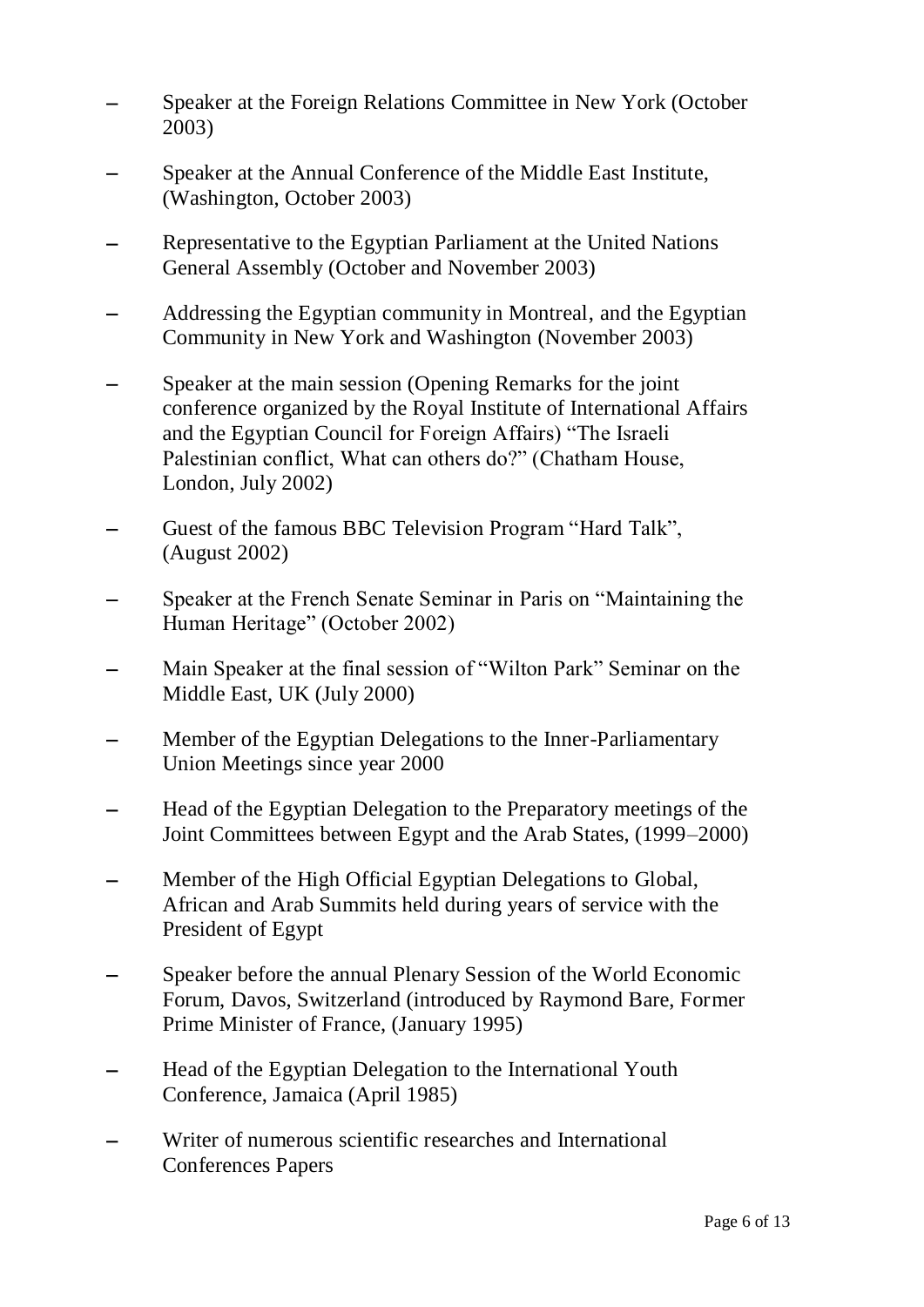### **Contribution to the Civil Society:**

- Board Member of the National Library and Archives, June 2022.
- Member of the Board of Trustees of the Grand Egyptiam Museum, May 2021.
- Member of the Egyptian National Committee for Education, Science and Culture (UNESCO – ALESCO – ISESCO), 2019.
- Chairman of the Annual Conference of Egyptian Writers, Marsa Matrouh, 2018.
- Board Member, Faculty of Economics and Political Science, Cairo University twice in 2008 and 2018.
- Member of the Committee for the Protection of Users' Rights of the National Telecommunications Regulatory Authority (NTRA), 2017
- Member of the International Committee for Dialogue in Al-Azhar Al-Sharif headed by Sheikh Al-Azhar, 2017, and Founding Member of *Bayt Ala'ela* (Al-Azhar), 2009.
- Member of the Board of Trustees (The National Museum of Egyptian Civilization), 2017
- Chairman of the World Digital Library Executive Council, 2017
- Member, Damanhur University Board, 2016
- Member, several non-profit and private universities, 2016.
- Member, Arts Academy Board, 2016
- Chairman of the Arab Cultural Salon- Cairo, 2016;
- Member of the National Council for Human Rights, January 2004 Cultural Committee Rapporteur of the Council (2005–2006) and (2008–2009)
- Active member in the International Institute for Strategic Studies in London (2008)
- Member of the General Assembly for Al Ahram Newspaper Establishment (2008)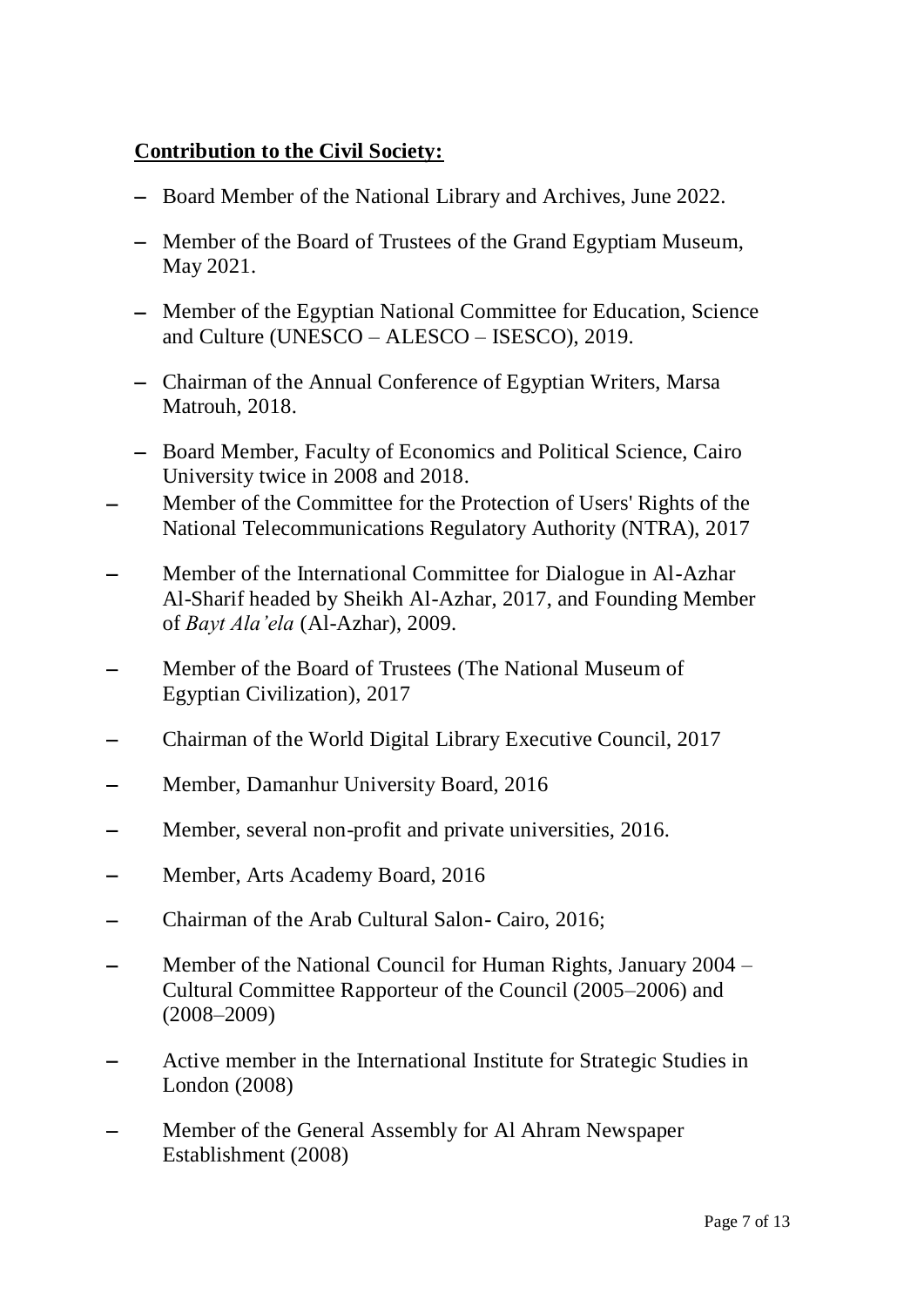- Member of the Cairo University Alumni (2008)
- Vice President for Egyptian Sudanese Relation Association "Wadi El Nil" (2008)
- Member of the Supreme Council for Islamic Affairs, Rapporteur of the Committee of Islamic Thought and the Committee of Political Education (2008)
- Member of the committee to select the entitled entities for State Prizes Nomination (2008)
- Board Member, the Supreme Committee of the Economics and Political Science Sector, Ministry of Higher Education and the Supreme Council of Universities, 2018
- Member of Institut d'Égypte (the Egyptian Academy of Science) since 2007.
- Member of the Supreme Council for Culture since 2007
- Member of the Executive Committee of the "National Council for Women" in Egypt (2000–2006) – Political Participation Committee Rapporteur of the Council (2006–2007)
- Member of the Writer's Union since 2006
- Member of the Coptic Museum Friends' Association Supreme Council for Antiquities (2005)
- Member of Board of Trustees for Modern Sciences and Arts University (MSA) – (2003–2005)
- Member of the Consultative Body of Arab Thought Foundation (2002–2004) and 2012
- Editor in chief of the parliament magazine Egypt's Peoples Assembly (2004)
- Member of the Political Science Committee in the Supreme Council for Culture (1993), and Rapporteur of the Selection Committee for the Nile Prizes (2020)
- Member of the Council Committee for State Prizes Nominations in Social Science since 2003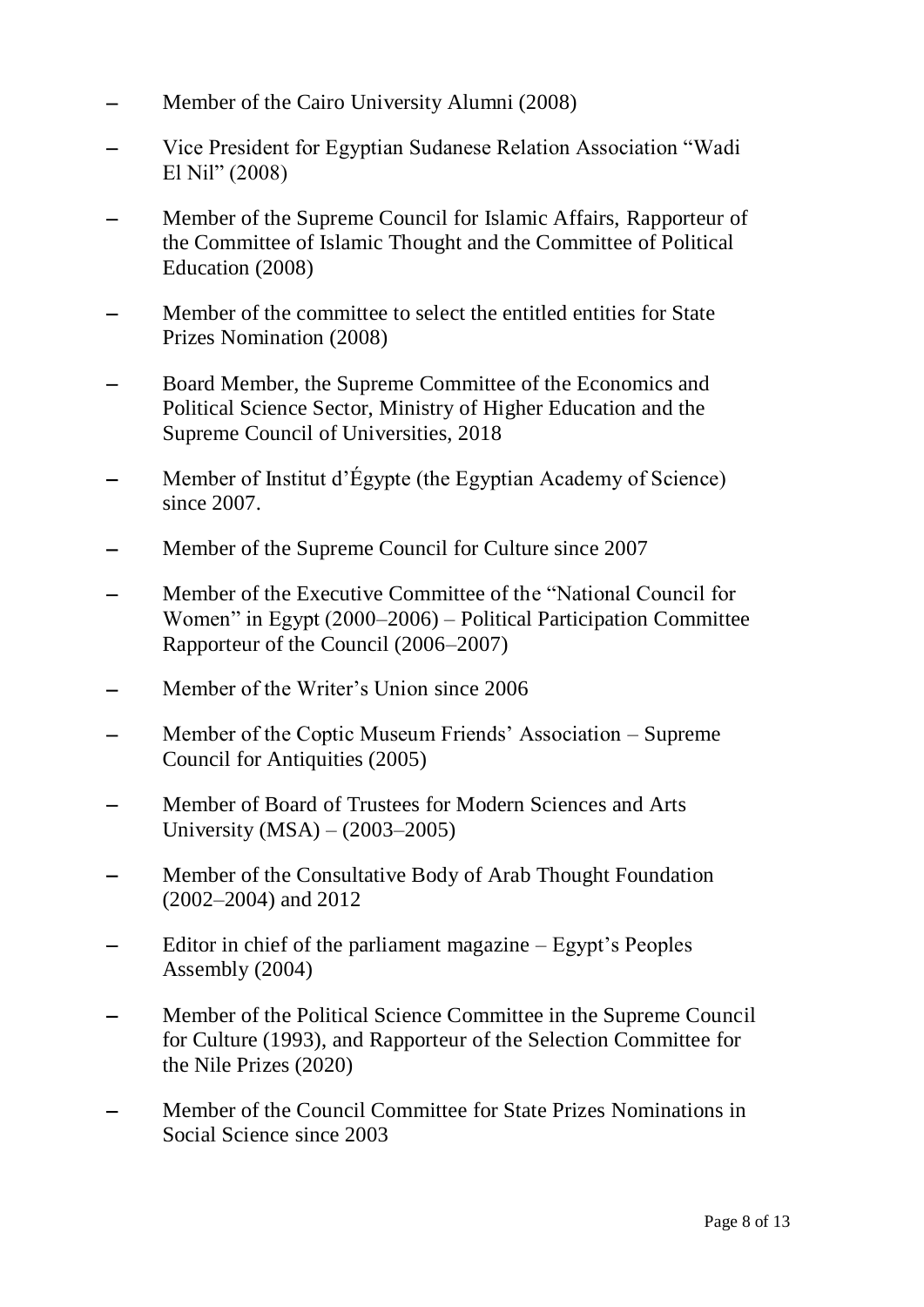- Member of the Board of Trustees for Diplomatic Studies, Ministry of Foreign Affairs (2003)
- Chairman of the "Egyptian-Austrian Friendship Association" (December 1999)
- Member of the Egyptian Council For Foreign Affairs (2001)
- Member of Board of Trustees of the Educational Foundation (MBI) London, UK (2002)
- Deputy Chairman of the "Egyptian-Indian Friendship Association"(1992-1995) and its Board of Trustees (2002)
- Member of the Board of the Institute of Arab Studies in Cairo.
- Member of the Board of Directors of the Regional Information Technology Institute (RITI)– Cairo (2003)
- Member of the Executive Council of the Egyptian Historic Association (1994–1995)
- Member of the Heliopolis Social Club Board of Directors, Cairo from 2000–2005, Then Advisor to the Board of Directors of the Club from 2010–2016
- Member of the Arab Forum, Jordan (1998)
- Member of the Egyptian Association for International Law since 1990
- Member of Religious Brotherhood Association (1979)
- Member of British University Graduates Association in Cairo (1989)
- Organizer of a monthly Cultural Saloon (1993–1994)
- Member of all societies actively interested in the field of International affairs, Social and Political Development and National Unity in Egypt
- Chairman of Membership department, Arab British Chamber of Commerce – London (1976–1977)
- Representative of Egyptian Youth to Algeria (in the occasion of Celebrating Independence Day and transporting the Algerian Prince Abdel Kader's body to its home) June 1966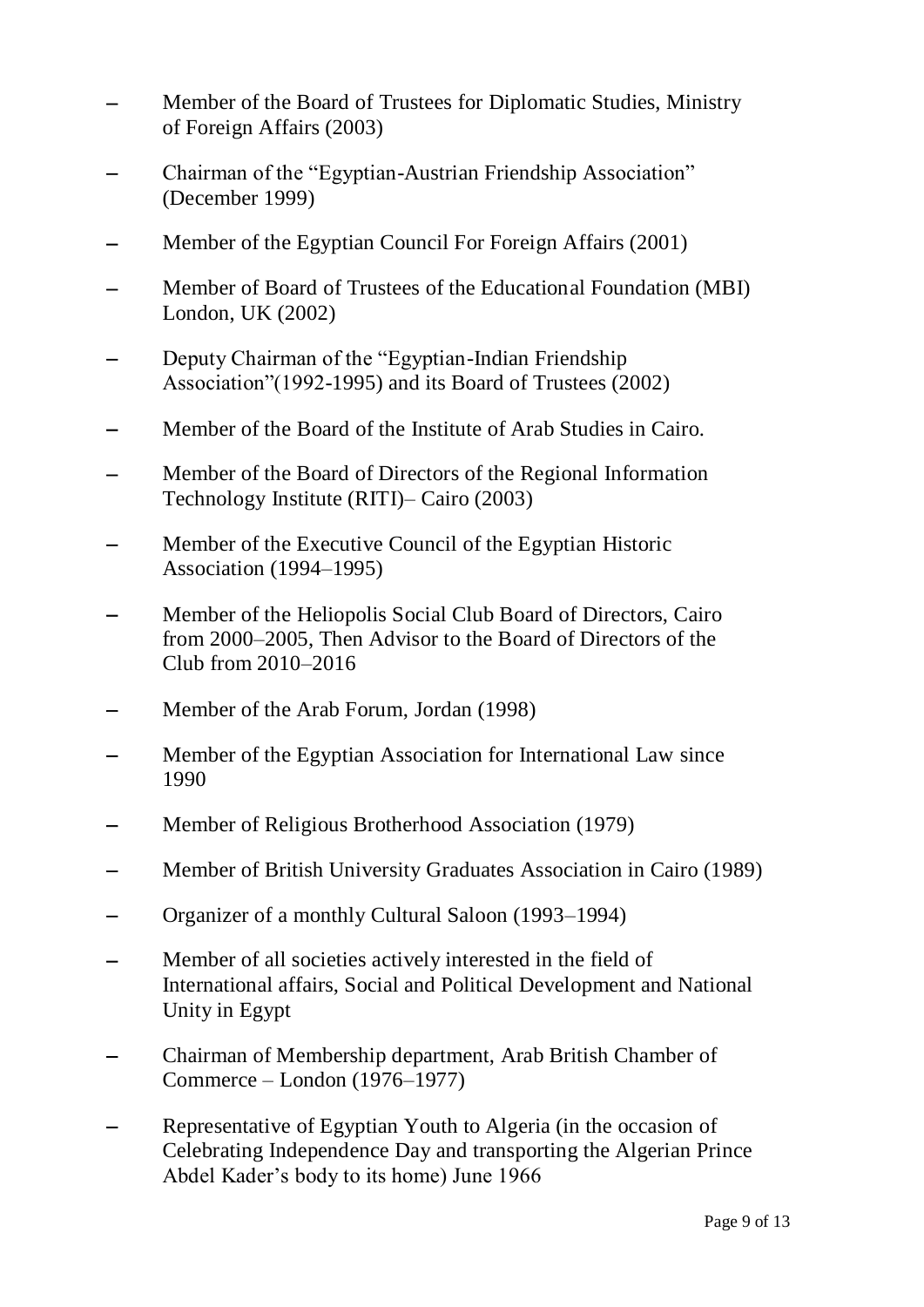Chairman of Students Union at the Faculty of "Economy and Political Science) (1964–1966), In charge of cultural activities, Arab Youth Organization, Cairo Branch (1966–1967)

### **Awards and Decorations of High Honour**

- Medal of the Superior Commander of the Order of the Lion of Alexandria from His Beatitude Theodoros II of Alexandria and All Africa in 2019
- "Silver Cross High Honour" from the Republic of Austria, 2001
- "First Class Science and Arts Honour" from Republic of Austria in 1998
- "Second Class Republic Honour" from Republic of Tunisia in 1990
- "Second Class Republic Order" from Republic of Sudan in 1988
- "Commander Degree National Honour of Merit" from Republic of France in 1989
- "National Order of Merit" from Republic of Cyprus in 1989
- "Knight Degree Order of Merit" from Kingdom of Sweden in 1987
- "Knight Degree Order of Merit" from Kingdom of Denmark in 1986
- "Civil Service Order of Merit" from the Kingdom of Spain in 1985
- "Third Class Order of Merit" from Arab Republic of Egypt in 1983
- "Fourth Class Order of Merit" from Arab Republic of Egypt in 1975

# **Prizes**

- Mustafa and Ali Amin Award (best news article) for 2015.
- Award of the Nile (the highest award of the State) in Social Science 2010
- State Merit Prize in Social Science, 2003
- "Personality of the Year", American University in Cairo (Adham Center for Television Journalism), 1995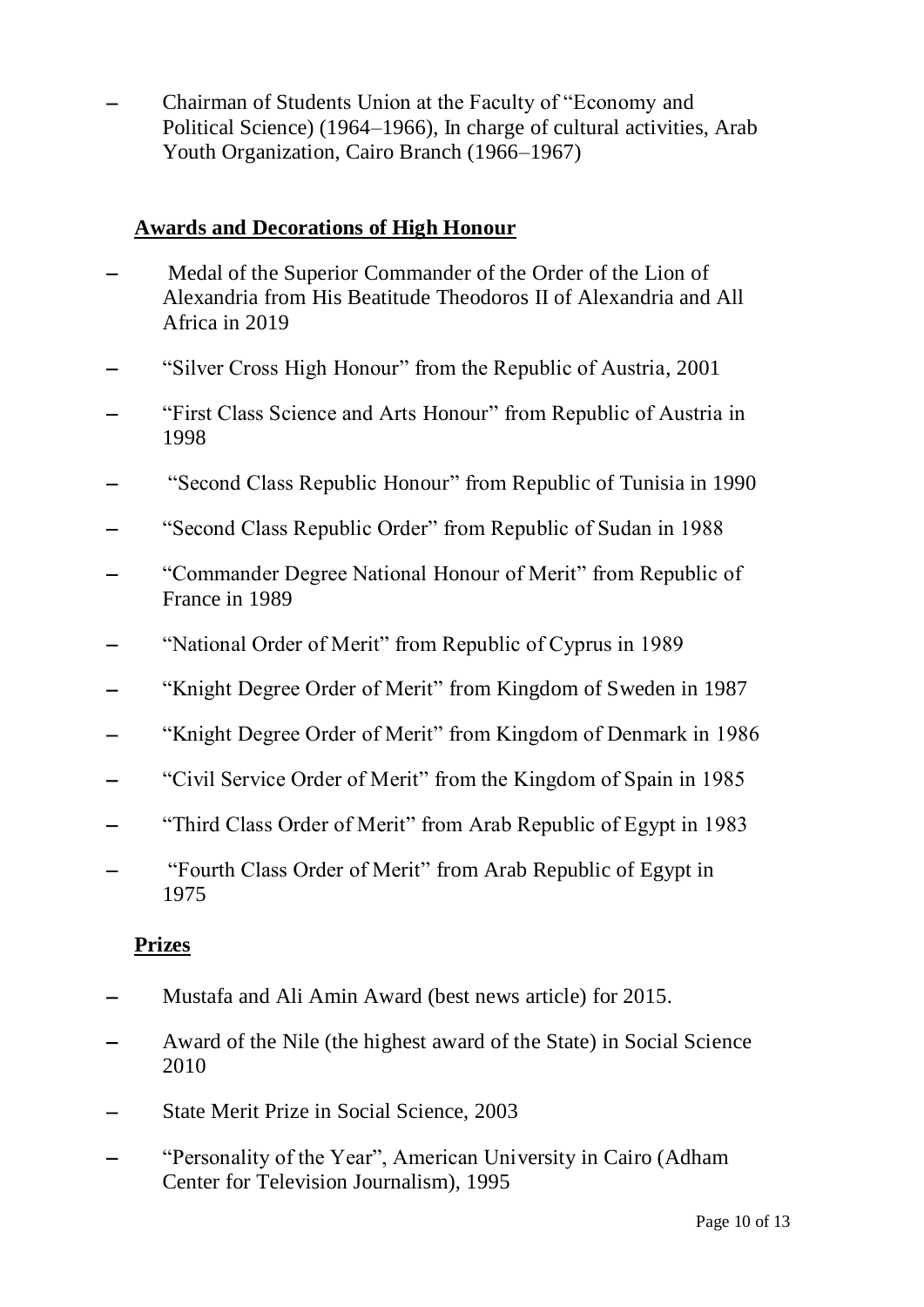- State Incentive Prize in Political Science, 1994
- First Award for the Best Political book in Cairo International Book Fair 1993
- First Award for Best Political Article, the Supreme Council for Science, Literature and Arts, 1966
- Egyptian Universities Cup for Best Public Speaker, 1965

### **Books and Publications:**

- *The Story… A Journey of Time and Place*, Al Dar Al Masriya Al Lubnaniah, Cairo, 2021 (several editions).
- *Egypt Will Remain*, Al Haiaa Al Amma Lel Kitab, 2020.
- *Modern Egypt... New Ideas*, Al Haiaa Al Amma Lel Kitab, 2020.
- *Between Politics and Diplomacy*, Al Dar Al Masriya Al Lubnaniah, Cairo, 2019 (several editions).
- *My Memories with Them*, Al Dar Al Masriya Al Lubnaniah, Cairo, 2018 (several editions).
- *Arabs and National Memory* (Writers of Egypt Conference 2018), Al Haiaa Al Amma Lel Kitab. Second edition, 2020.
- *Egyptian Arabism*, The General Authority for the Book, Cairo 2017
- *Chapters of Life*, Al Ahram Publishing Center,2017
- *Personalities on My Way,* Al Dar Al Masriya Al Lubnaniah, Cairo, 2017(several editions)
- *Knowing them Closely,* Al Dar Al Masriya Al Lubnaniah, Cairo, 2016(several editions)
- *Contemporary Dialogue: What happened to Egypt,* Dar Al Maaref, Cairo, 2016
- *The Great Explosion and Creative Chaos,* Dar Al Maaref, Cairo, 2016
- *Years of Lost Opportunities,* Nahdet Misr, Cairo, 2015 (several editions)
- *Palestine from Political Support to Humanitarian Sympathy,* Al Haiaa Al Amma Lel Kitab, Cairo, 2015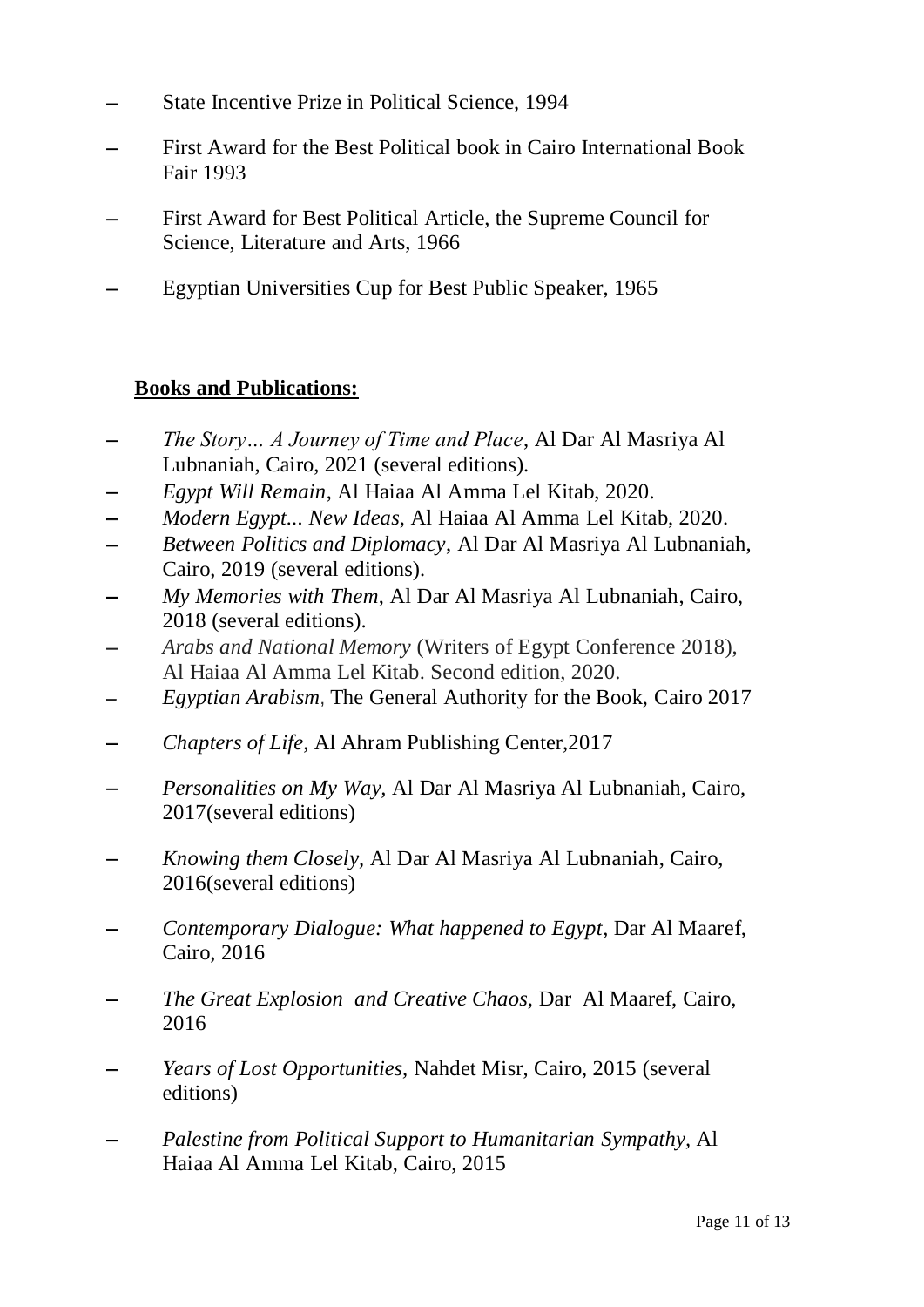- *The Philosophy of the Universe and the Balance of Existence,* Al Haiaa Al Amma Lel Kitab, Cairo, 2015
- *Mostafa Elfeki - Pioneer of Modern Political thought,* Memorial book issued by the Arab Cultural Salon on his  $70<sup>th</sup>$  birthday, Cairo 2014. Second edition, 2020
- *Arabs From The Dogma of Conspiracy to The Thought of Freedoms,* Dar El Shorouk, Cairo, 2009
- *The Egyptian State and Contemporary Vision,* Dar El Shorouk, 2005
- *Harvest of A Century,* Al Haiaa Al Amma Lel Kitab, Cairo 2004 English Edition
- *Dilemma of a Nation,* Dar El Shorouk 2003, winner of state prize for best book from the Cairo International Book Fair – January 2004 (several editions)
- *Horse and Donkey, the Choice,* Dar El Shorouk, 2002 (several editions)
- *Revolution and Reform, Methods and Thoughts,* Dar El Shorouk, 2002
- *Arabs, Origin and Image,* Dar El Shorouk, 2002 (several editions)
- *Intellectual Nights in Vienna,* Dar El Shorouk, Cairo, 1998 (several editions)
- *The Absent Vision,* Dar El Shorouk, Cairo, 1996 (several editions)
- *Dialogue of Generation,* Dar El Shorouk, Cairo, 1994 (several editions)
- *Revival of Arab Nationalist Thought,* Dar El Shorouk, Cairo, 1993 (several editions). (Winner of incentive state prize and best book prize from the Cairo International Book Fair for the same publishing year)
- *Islam In a Changing World,* Edition Al Haiaa Al Amma Lel Kitab, Cairo, 1993 (English Edition)– Dar El Shorouk, Cairo, 1999 (Arabic Edition), A French translation of the book was published in 2008
	- *Intellectual Exchange,* Edition Al Haiaa Al Amma Lel Kitab, Cairo, 1993